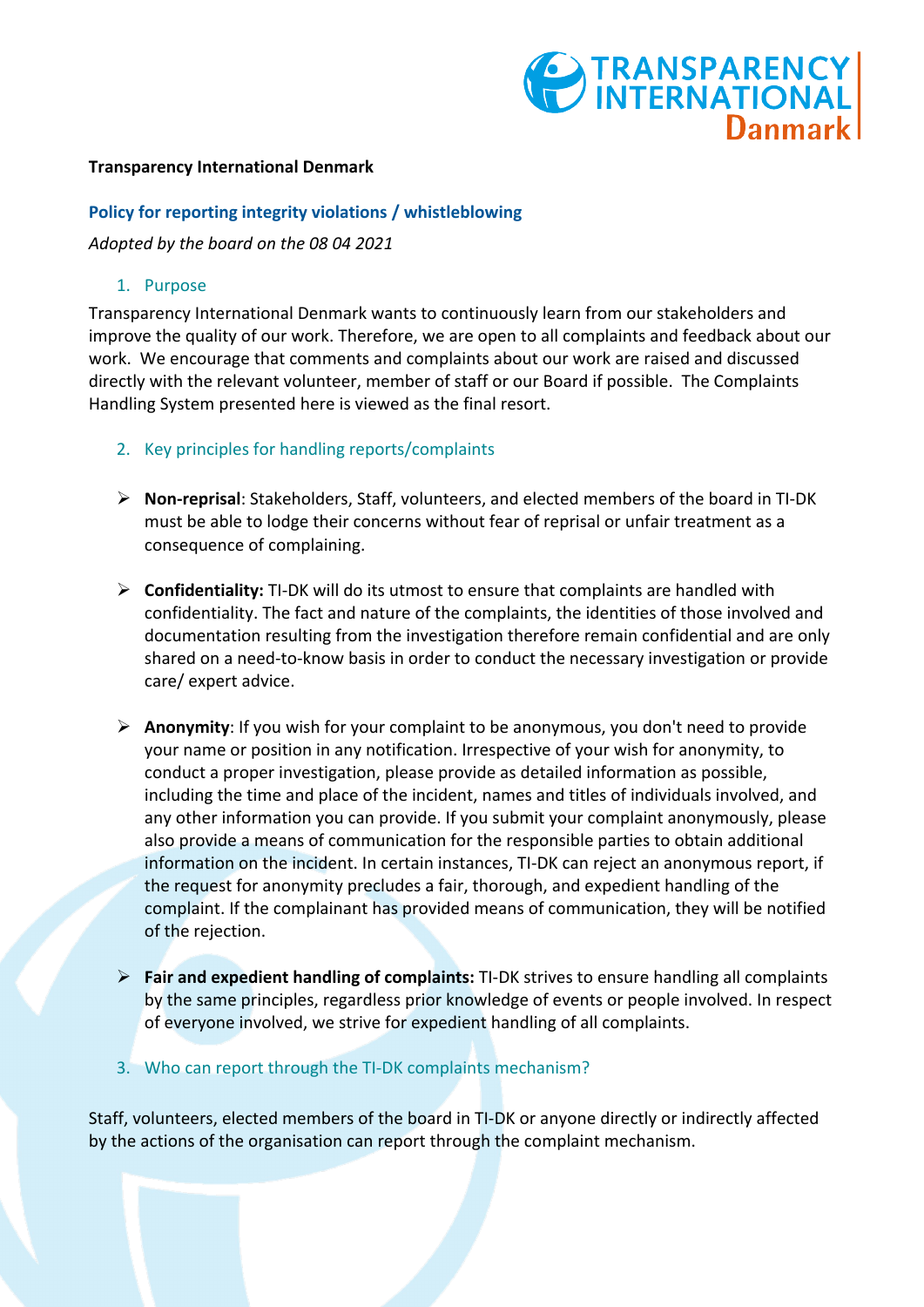

A volunteer or staff member, who purposely makes false accusations about another staff member, will be subject to disciplinary action (warning/dismissal/exclusion).

### 4. What can be reported

The complaints mechanism deals with reports of suspected or proven integrity violations in relations to TI-DKs activities, projects, or actions, such as (but not limited to) breaches to law, internal policies, or stated principles.

If the complaint is not within the scope of TI-DKs complaints mechanism, the complainant will be informed about this situation and if possible recommended where to launch the complaint instead.

## 5. How to report suspected or actual integrity violations at the secretariat

The Ethics Committee of the board of TI-DK is responsible for handling any reports of integrity violations involving board members and the secretariat. All reports should be directed to the Committee's e-mail: etik@transparency.dk.

The members of the Ethics Committee share responsibility for investigating reports of suspected or actual integrity violations and ensuring a timely and thorough process. Decisions in the Committee are made by consensus.

Suppose the suspected or actual integrity violation involves a member of the Ethics Committee. In that case, they are disqualified from any involvement in managing the report to ensure a fair and unbiased process. If the reported violation raises concerns as to the integrity of the Ethics Committee as a whole, the report will be forwarded to the Ethics Committee of the International Board of Directors in Transparency International (the central secretariat in Berlin). If the complainant has apprehensions as to whether TI-DK's Ethics Committee is an appropriate authority to manage your particular report, they can contact the Transparency International's Ethics Committee of the International Board of Directors directly on their e-mail: ethics@transparency.org.

If your report includes information or files that call for enhanced security measures, please inform the Ethics Committee. They will provide instructions on transferring the information via a secure and encrypted channel.

## *Suggested information to include in a report*

- Broad description of the suspected violation
- Detailed information: What happened?
- Detailed description of what the reporter knows about the issue or incident(s), and how they came to know about it.
- Who is involved? Who is responsible, and was anyone else involved?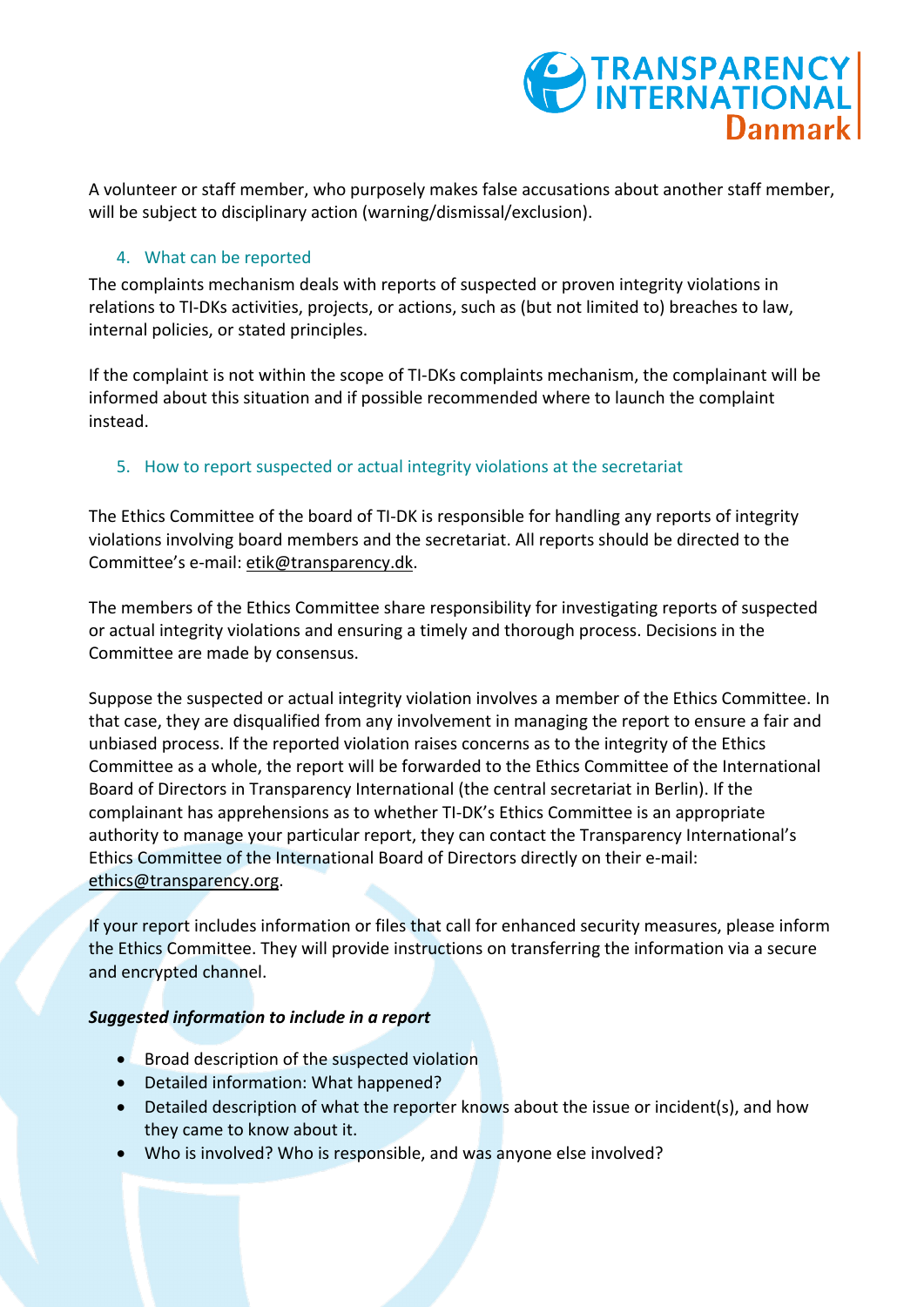- TRANSPARENCY **Danmark**
- When did the incident(s) occur?
- Information about dates and times, if available.
- Where did the incident(s) occur?
- Were there any additional witnesses we may be able to contact?
- Anything else? It is not the job of the person reporting to investigate, but s/he may provide any available documents, photos, screenshots, messages, etc. that they already hold, if those help to clarify the report.
- Date of report
- Preferred contact details

## 6. How a report is handled

TI-DK adheres to principles defined in the Core Humanitarian Standard on Quality and Accountability (CHS) in their management of any reports of actual or suspected integrity violations. Information on the complainant and complainee(s) will be collected, stored, and subsequently deleted in compliance with the European General Data Protection Regulation (GDPR). Only members of the Ethics Committee will have direct access to case materials.

- 1) Upon receiving a report, the Ethics Committee assesses whether the complaint is within the scope of TI-DK's complaints mechanism and addresses any conditions that could raise concerns regarding the integrity of the process. Following this assessment, the Ethics Committee will inform the complainant whether the report has been discarded, redirected, or accepted for further investigation. If the report is discarded, the Ethics Committee will redirect the complainant to other channels where they can launch their complaint to the best of their ability.
- 2) When the Ethics Committee accepts a report for further investigation, the complainee(s) and the TI-DK board will be notified. The complainee(s) can either admit to violating the code or challenge the report.
- 3) If the complainee(s) denies violation of the code, the handling of the complaint proceeds in the following steps:
	- a. The complainee(s) will receive a copy of the report, in which sensitive personal information is removed to accommodate the complanaint's wellbeing and potential requests for anonymity. As a minimum, they will be notified of the charge and primary evidence supporting that charge for them to prepare a defense. If the Ethics Committee finds it appropriate, given the complaint's content, they may suspend the complainee(s) until a conclusion is reached.
	- b. Upon receiving reports from both the complainant and complainee(s), the Ethics Committee will decide whether the material provided is sufficient to establish a breach of code. If not, the Ethics Committee will request additional information from the complainant and complainee(s) at its discretion.
	- c. When the Ethics Committee finds the material sufficient to assess a breach of code, the Committee will deliberate. Suppose the Ethics Committee establishes that there has been a breach of the code. Then, they will decide on disciplinary measures by consensus.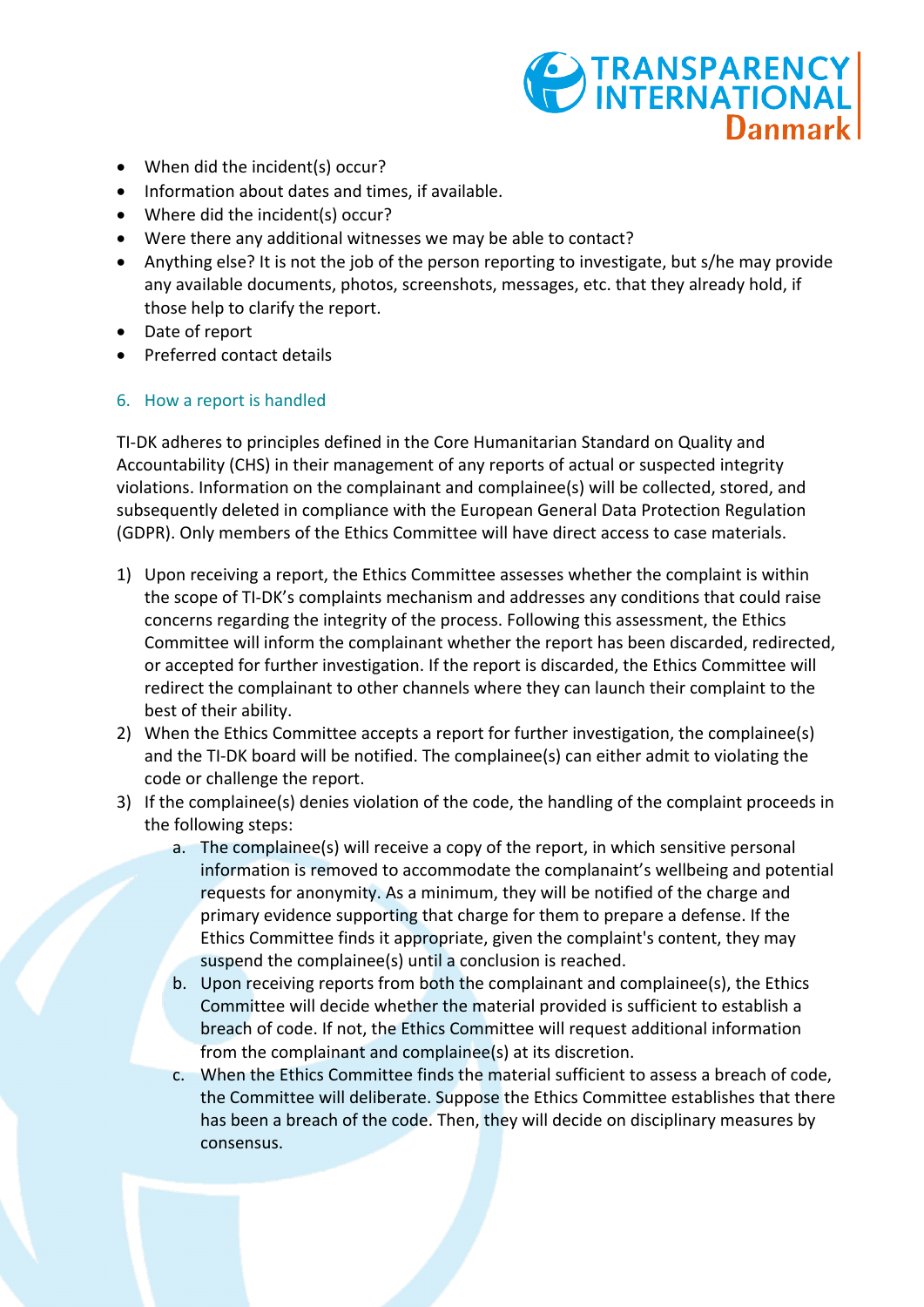

4) Upon reaching a conclusion, the complainant and complainee(s) will receive a notification including 1) a declaration on whether the Ethics Committee has identified a breach of code, 2) a description of the material that led them to their particular decision, 3) the potential initiation of disciplinary actions, and 4) a guide that explains which entities should be contacted in the complainant or complainee(s) wish to appeal the decision made by the Ethics Committee.

TI-DK strives toward handling all complaints expediently and thoroughly. Reports will be processed within two months after the complaint has been accepted and three months after receiving the complaint at the latest.

### 1. Related policies

This policy interlinks with two other key documents in TI-DK:

- 1. Policy for Prevention of Sexual Harassment, Exploitation and Abuse
- 2. Transparency International Denmark Vedtægter (Statutes)
- 2. Review process

This policy will be reviewed initially after one year and afterwards every five years by the Board of TI-DK in consultation with the volunteer group and staff in the secretariat, unless an earlier need is identified by either staff or volunteers.

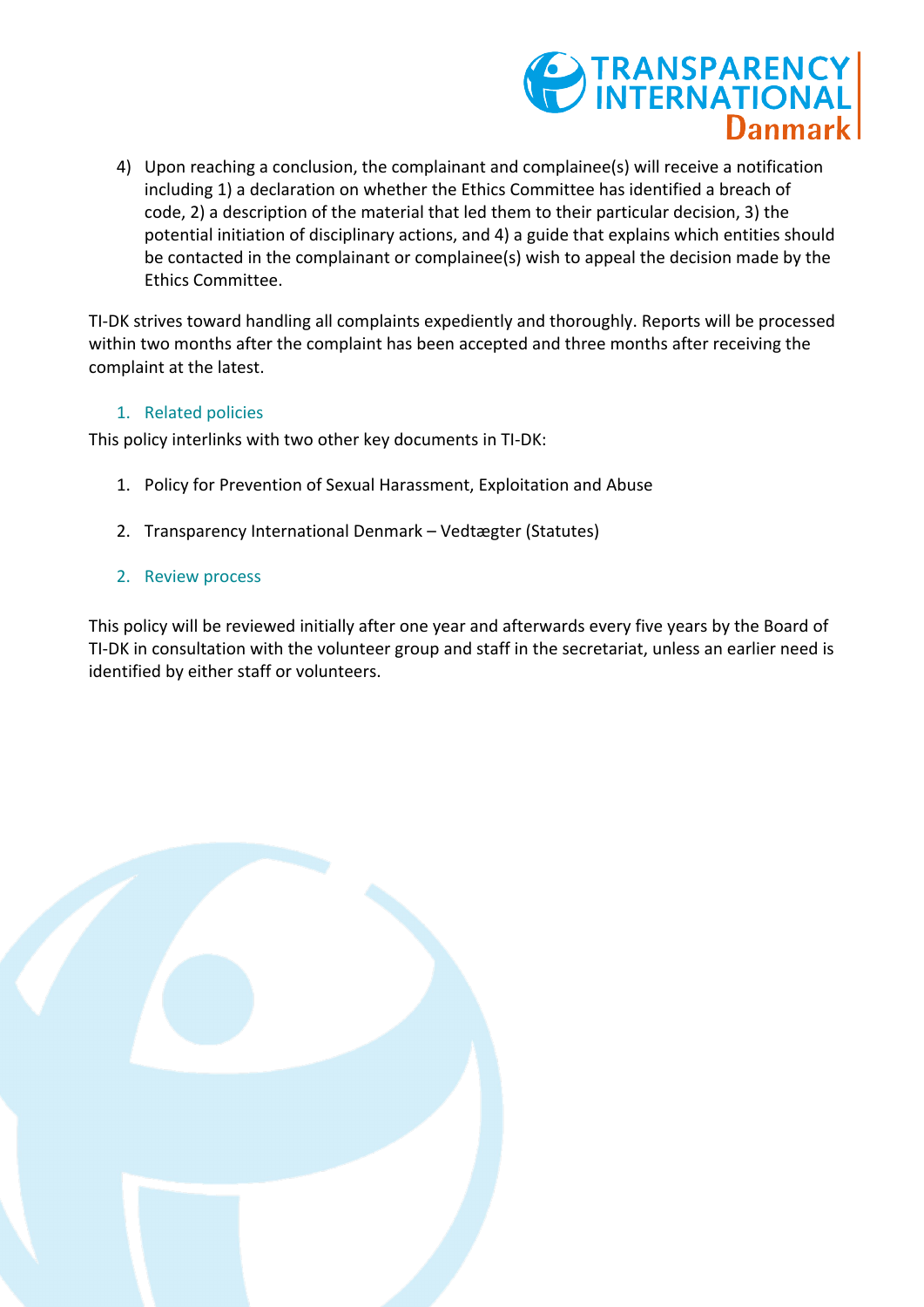

#### **Transparency International Denmark**

### **Policy for Prevention of Sexual Harassment, Exploitation and Abuse**

*Adopted by the board on the 04 08 2021*

## 3. Purpose

The main purpose of this policy is to promote greater accountability and outline the key responsibilities of Transparency International Denmark (TI-DK) in preventing sexual exploitation, abuse, and harassment.

The objective of this policy is to increase awareness and prevent misconduct, including (sexual) exploitation, abuse and/or harassment by providing clear guidance to address these issues. The following standards apply to all staff, volunteers, consultants, interns, national as well as International staff, and any other individuals representing the organisation.

The standards in this policy are based on internationally recognized human rights standards. Where a conflict exists been the standards in this policy and national law in a given country, Transparency International abide by the relevant Human Rights standards, using its leverage and dialogue where necessary to manage conflicts.

## 4. Scope

This policy applies to all elected members of the board, volunteers and staff employed by or working for TI-DK.

#### 5. Definitions

**Child or minor:** A person under the age of 18 (as defined by the Convention of the Rights of the Child).

**Exploitation:** Use of one's position of authority, influence or control over resources, to pressure, force or manipulate someone by threatening or coercing them with negative repercussions such as withholding assistance, not giving due consideration to a volunteer/staff member's work support requests, threatening to make false claims about a volunteer/staff member in public, etc.

**Misconduct**: Any breach by a volunteer or staff of applicable national or international law as well as contraventions of TI-DKs internal rules or policies, including this policy, regulations or other instructions issued by the Board.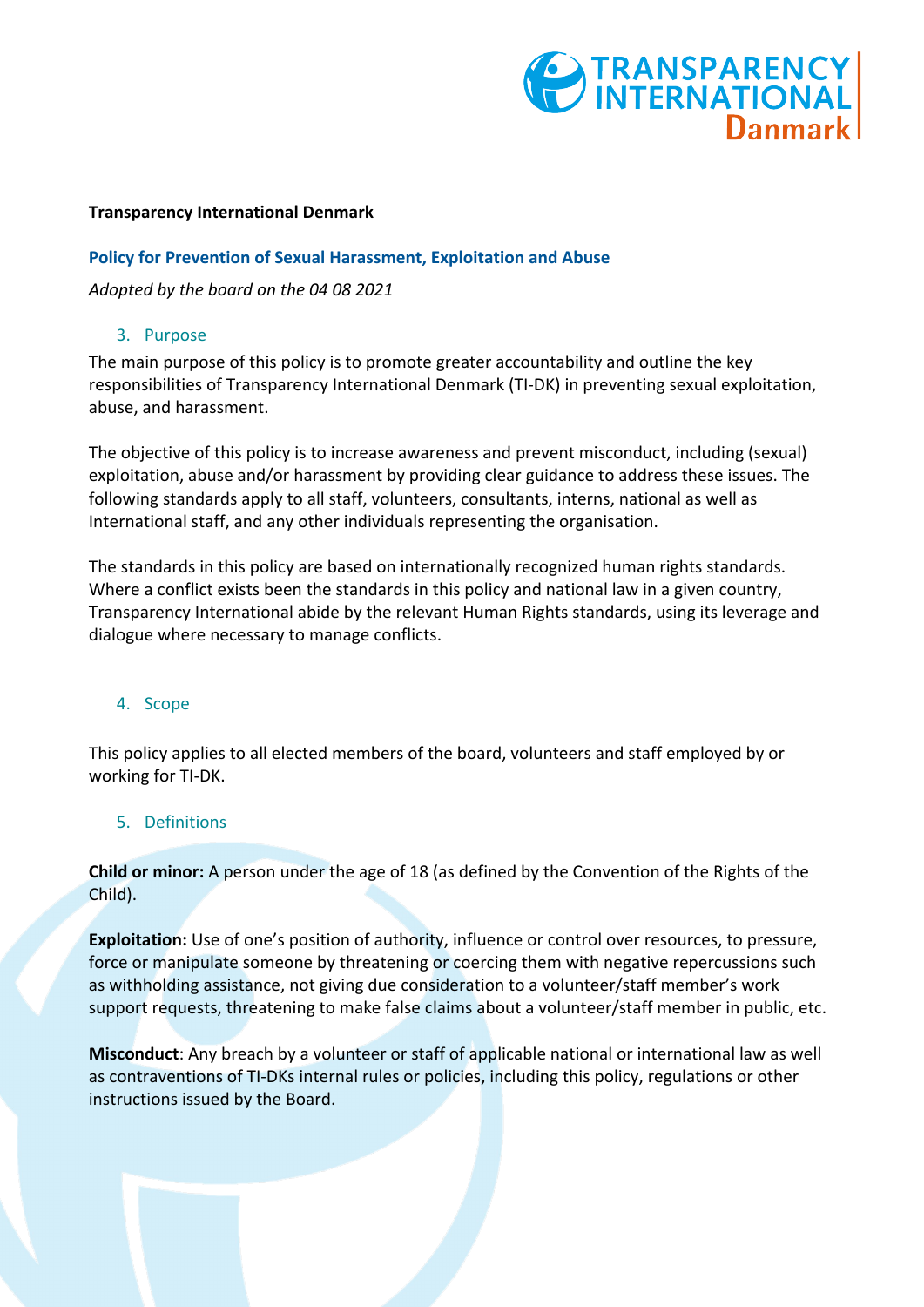## TRANSPARENCY Danmark

**Sexual abuse:** The actual or threatened physical intrusion of a sexual nature, including inappropriate touching, by force or under unequal or coercive conditions (United Nations Secretary General's Bulletin 2003/13, 9 October 2003; Special Measures for Protection from Sexual Exploitation and Abuse).

**Sexual exploitation**: Any actual or attempted abuse of a position of vulnerability, differential power or trust for sexual purposes, including but not limited to profiting monetarily, sexually or politically from the sexual exploitation of another. This includes any exchange of money, goods or services against sexual activities and favours (United Nations Secretary General's Bulletin 2003/13, 9 October 2003; Special Measures for Protection from Sexual Exploitation and Abuse).

**Sexual harassment:** Any unwelcome sexual advance, request for sexual favour, verbal or physical conduct or gesture of a sexual nature, or any other behaviour of a sexual nature that might reasonably be expected or be perceived to cause offence or humiliation to another, when such conduct interferes with work, is made a condition of employment or creates an intimidating, hostile or offensive work environment or cooperation. While typically involving a pattern of behaviour, it can take the form of a single incident. Sexual harassment may occur between persons of the opposite or same sex. Both males and females can be either the victims or the offenders.

**Staff**: Refers to but is not limited to all permanent and temporary staff in the secretariat, interns, consultants, observers, and all individuals working for or representing TI-DK.

**Volunteers**: Refers to elected members of the Board and to members of the volunteer-group.

## 6. Core principles

Everyone in the scope of this policy must comply with all relevant legislation, including labour laws in relation to sexual abuse, exploitation or harassment and must work and behave in a manner that respects and fosters the rights of the people they are interacting with in line with the following principles:

- 1. Any act of sexual exploitation, abuse or harassment is prohibited.
- 2. Sexual activity with children (persons under the age of 18) is prohibited, regardless of the legal age of consent or majority in the jurisdiction in which the activity occurred. Mistaken belief in the age of a child shall not be considered as defense for the purposes of disciplinary proceedings.
- 3. Sexual exploitation, abuse and harassment constitute acts of gross misconduct and are therefore grounds for disciplinary action up to and including termination of employment or exclusion from their membership in the board or volunteer group.
- 4. Where appropriate or legally required, criminal acts will also be reported to the appropriate authorities